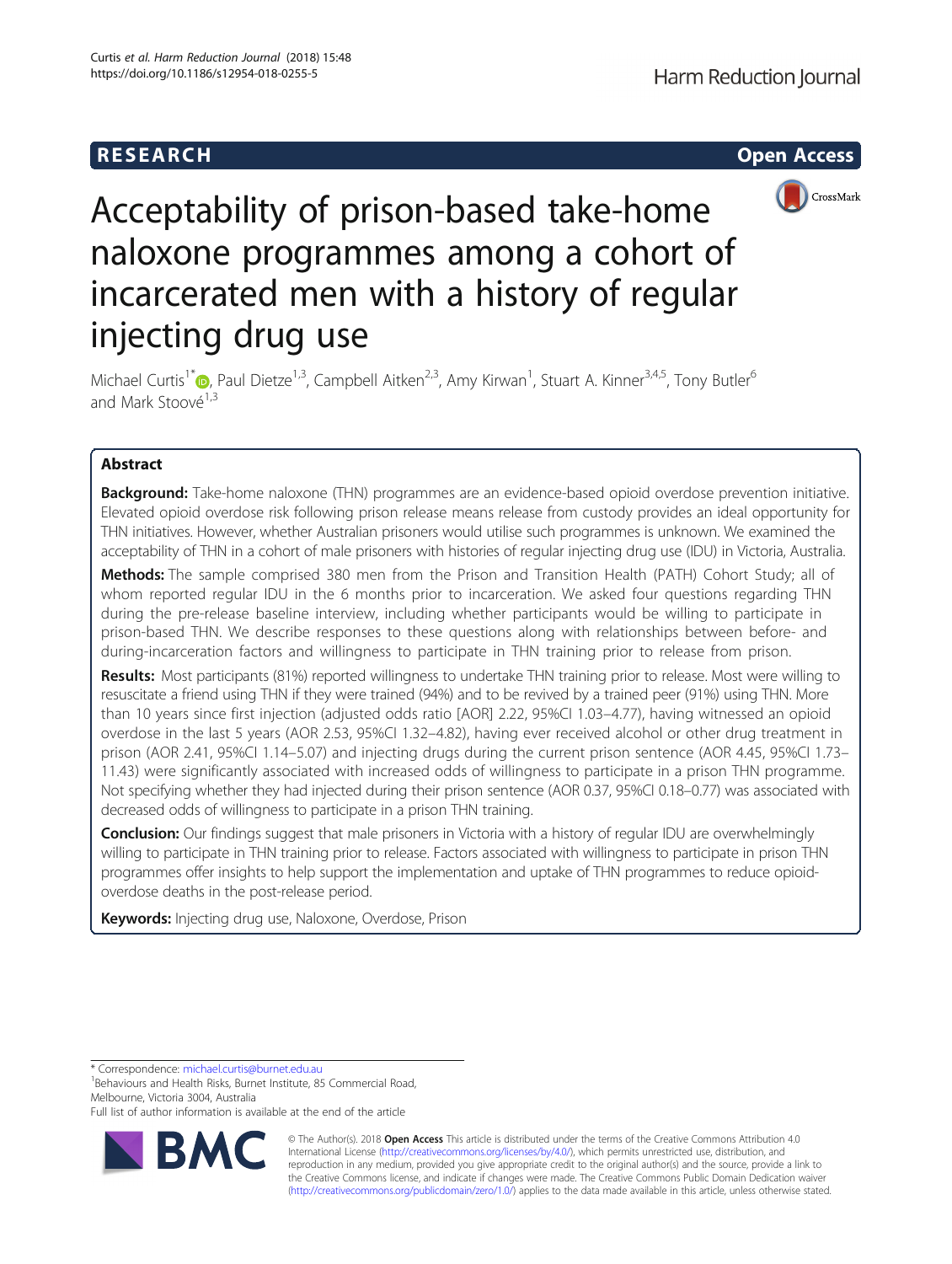# Background

People who inject drugs (PWID), including opioids, are disproportionately represented among the approximately 41,200 people incarcerated at any one time in Australian prisons [\[1](#page-7-0)–[3](#page-7-0)]. It is estimated that almost half of prison entrants have ever injected drugs [\[4](#page-7-0)] and that approximately one quarter have injected in the month prior to incarceration [[5](#page-7-0), [6\]](#page-7-0). People released from prison have significantly higher rates of mortality than the general population [[7](#page-7-0)–[10](#page-7-0)], with opioid overdose responsible for a considerable proportion of excess risk, both in Australia [\[11](#page-7-0)–[16](#page-7-0)] and internationally [\[12,](#page-7-0) [13,](#page-7-0) [17](#page-7-0)–[19\]](#page-7-0). Fatal heroin overdoses (heroin only or poly-substance including heroin) have increased every year since 2009 in Victoria, Australia, with 220 overdose deaths involving heroin occurring in 2017 [\[20](#page-7-0)]. Among prisoners and people recently released from prison, witnessing and/or experiencing opioid overdose is common [\[21](#page-8-0), [22\]](#page-8-0).

While strategies such as access to prison opioid substitution therapy have demonstrated some efficacy in reducing post-prison release opioid overdose risk [[10,](#page-7-0) [23\]](#page-8-0), there is considerable evidence that naloxone, an opioid antagonist, delivered via community-based or prison-based take-home naloxone (THN) programmes is effective in reducing the risk of opioid overdose. THN programmes typically train participants in the recognition and management of opioid overdoses and equip participants with naloxone at completion of the training. THN programmes have been found to increase opioid overdose knowledge and reduce opioidrelated deaths among those trained and their broader community [[24](#page-8-0)–[27\]](#page-8-0). People who have previously been incarcerated and those involved with community-based correction services report willingness to be trained in how to use naloxone and to use it during opioid overdoses [\[21](#page-8-0), [28](#page-8-0)–[30](#page-8-0)]. Despite this, published evaluations of prison-based THN programmes and research into the acceptability of THN programmes delivered to people in prison are scarce [[31\]](#page-8-0).

Small-scale studies have evaluated the effectiveness of prison-based THN programmes, demonstrating significant improvements in participants' overdose management knowledge [\[32,](#page-8-0) [33\]](#page-8-0), self-reported confidence to manage an opioid overdose [[22](#page-8-0)] and effective actions in overdose simulations [[34](#page-8-0)]. However, very few studies have measured the impact of prison-based THN programmes. A THN programme implemented at the Rikers Island gaol system in New York targeted training and naloxone provision to visitors of inmates identified as being at risk of overdose following release. Of the 283 participants, 40 participants responded to 70 overdose incidents. Among those who witnessed an overdose event, 70% administered naloxone. The survival rate was 94% for the 65 overdose events where data was available [[35](#page-8-0)]. Evaluation of Scotland's National Naloxone Program reported 11,898 naloxone kits distributed between 2011 and 2013, of which 2273 were given to people leaving prison. Subsequently, a 36% decrease in overdose-related deaths among people released from prison in the previ-ous 4 weeks was observed [\[36](#page-8-0)]. Prison-based THN programmes are being established in jurisdictions in the USA [\[37](#page-8-0)–[39\]](#page-8-0) and Canada. None of these programmes has yet been evaluated.

Very few prisoners have been trained in naloxone provision in Australia. As a component of a broader community-based THN programme, 18 prisoners were trained in overdose prevention and naloxone provision at the Alexander Maconochie Centre in the Australian Capital Territory between 2011 and 2014, while Australia's first formal prison-based THN programme began at Acacia Prison in Western Australia in 2016 [\[27,](#page-8-0) [40\]](#page-8-0). There is no publicly available data pertaining to the numbers of trainees from the Acacia Prison THN programme. Given the small numbers of programme participants and lack of programme evaluation at present, research is needed to understand who would benefit from participating in a prison-based THN programme, the possible impact of prison-based THN programmes in Australia on postrelease opioid overdose, broader opioid overdose reductions among ex-prisoners' family and social networks and how best to support the implementation and scale-up of prison-based THN. In this article, we examine the acceptability of prison-based THN among a cohort of men who were regularly injecting drugs immediately prior to incarceration and were about to be released from  $prison<sup>1</sup>$  in Victoria, Australia.

# **Methods**

# Study design

Our data are taken from baseline interviews with 400 participants of the Prison and Transition Health (PATH) Cohort Study. PATH is a longitudinal cohort study of 400 men recruited in the weeks prior to release (baseline interview) from one of the three prisons in Victoria, Australia, who will be followed for 24 months after release. Operational limitations within Victoria's female prisons at the time of data collection prevented the recruitment of women into PATH. Eligibility criteria included reporting regular injecting drug use (IDU) in the 6 months prior to incarceration (defined as at least monthly IDU), being aged over 18 years, providing informed consent and expecting to be released within 12 weeks of the baseline interview. Participants were recruited from one minimum ( $n = 108$ ), medium ( $n = 111$ ) and maximum ( $n = 181$ ) security facility. The maximum security site was over-sampled to reflect its increased prison population and annual discharges. Recruitment methods included the use of posters, presentations at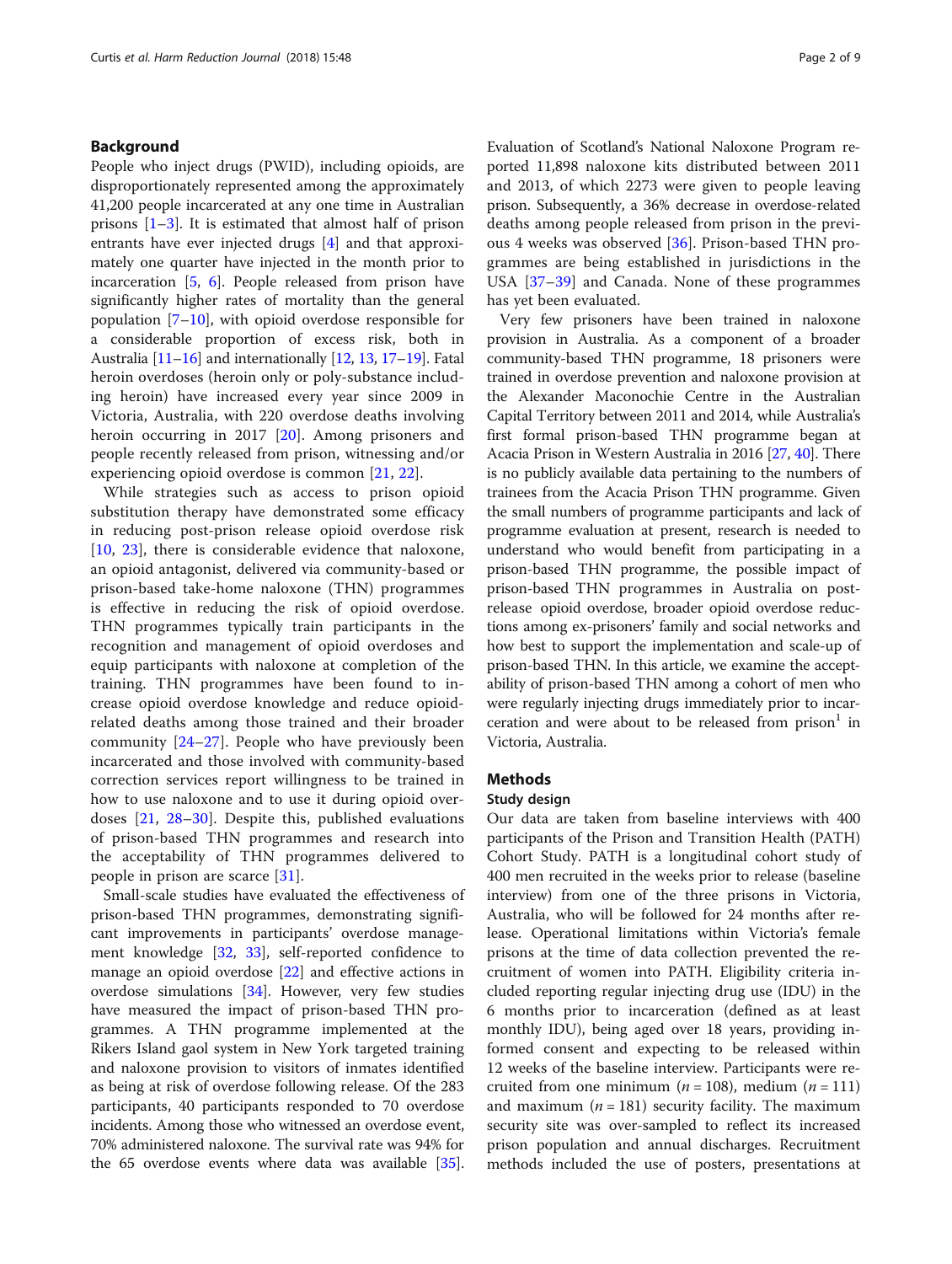alcohol and other drug (AOD) group sessions and 'town hall' meetings, direct engagement with prisoners during dosing clinics for opioid substitution therapy, workplaces and on prison cell blocks. Prospective participants completed an expression of interest form, which was returned directly to researchers, to AOD programme staff or in secure mail boxes around the prisons. Upon receiving an expression of interest form, researchers provided the prospective participant with information about the study while screening for eligibility. Baseline interviews were conducted between September 2014 and May 2016. Participants completed a researcher-administered structured questionnaire that included socio-demographics, physical and mental health, substance use, criminal activity and pre-release support planning. The mean duration of baseline interviews was 45 min (SD, 12 min; range, 26–73 min) and interviews were conducted a median of 33 days (IQR, 13–62 days) prior to release. Ethics approval for the PATH study was obtained from the Alfred Hospital Human Research Ethics Committee (79/12) and the Victorian Department of Justice Human Research Ethics Committee (CF/14/10169).

# Outcome measures

Participants' beliefs and attitudes towards the acceptability of THN programmes were assessed through four questions in the baseline questionnaire: (1)Would you be willing to be trained on how to use naloxone in prison and receive some to take with you when you are released from prison?'; (2) 'Would you be willing to be trained on how to use naloxone soon after you are released from prison and receive some to take with you?'; (3)'If a friend had naloxone and was trained to use it, and you overdosed on heroin, would you want them to use it on you?'; and (4) 'If you had naloxone and were trained to use it and a friend overdosed on heroin, would you use it on them?'. If a participant did not know what naloxone (or 'Narcan', as it was known to many prisoners) was, researchers provided a short description of it and its use. All THN measures had yes/ no responses.

# Potential correlates

Potential correlates of willingness to engage in prison-based THN training were selected from a review of literature or were considered factors that could be used to inform a prison-based THN trial. Examined variables included age (< 35 years/35+ years), education (did not complete high school/completed high school or alternative qualifications such as a trade certificate), identifying as being Aboriginal and/or Torres Strait Islander<sup>2</sup> (yes/no), residential location before prison (metropolitan/regional/other<sup>3</sup>), years since first injected (< 10 years/10+ years), ever overdosed on opioids (yes/no), witnessed an opioid overdose in the past 5 years (yes/no), heroin use in the month prior to incarceration (yes/no), illicit benzodiazepine use in the month before prison (yes/no), daily alcohol use in the month before prison (yes/no), length of sentence (< 204 days/204+ days), number of previous incarcerations (< 5 incarcerations/5+ incarcerations), having ever completed AOD treatment in the community (yes/no), having ever completed AOD treatment in prison (yes/no), having completed AOD treatment in prison during that sentence (yes/no), self-reporting being worried about substance use upon release (not worried/a little worried/very worried) and having injected any drug during the current prison sentence (yes/no/declined to answer).

## Statistical analysis

Frequencies of responses to all questions about acceptability of prison-based THN programmes among PATH participants were generated. Potential correlates were described according to whether a participant reported they would engage in prison-based THN training, and we used bivariate logistic regression to examine associations between correlates and THN response to question 1, 'Would you be willing to be trained on how to use naloxone in prison and receive some to take with you when you are released from prison?' A multivariable model was constructed using all variables statistically significant in bivariate analysis. Given the exploratory nature of the research and the number of potential correlates included, a stringent approach for constructing a multivariable model was utilised to minimise overfitting. Only variables which were statistically significant at  $p < 0.05$  in bivariate analysis were included for multivariable analysis. A complete case approach was used, resulting in the exclusion of 23 participants from analysis. All analyses were conducted using Stata 14 for Windows [[41](#page-8-0)].

# Results

The median age of participants was 35 years (IQR 30– 42 years). Most participants (89%) were born in Australia and 97% reported English as their primary language. Among those born overseas, the median number of years living in Australia was 28 (range 2– 51 years). Seventeen per cent identified as Aboriginal and/or Torres Strait Islander. Most (82%) participants did not complete high school or a high school equivalent such as a trade certificate. Half (50%) reported receiving a Centrelink benefit (unemployment/study allowance or a pension) as their primary source of income and approximately one quarter (28%) reported that their accommodation was unstable in the month prior to incarceration. Participants had served a median of five adult custodial sentences (IQR 3–9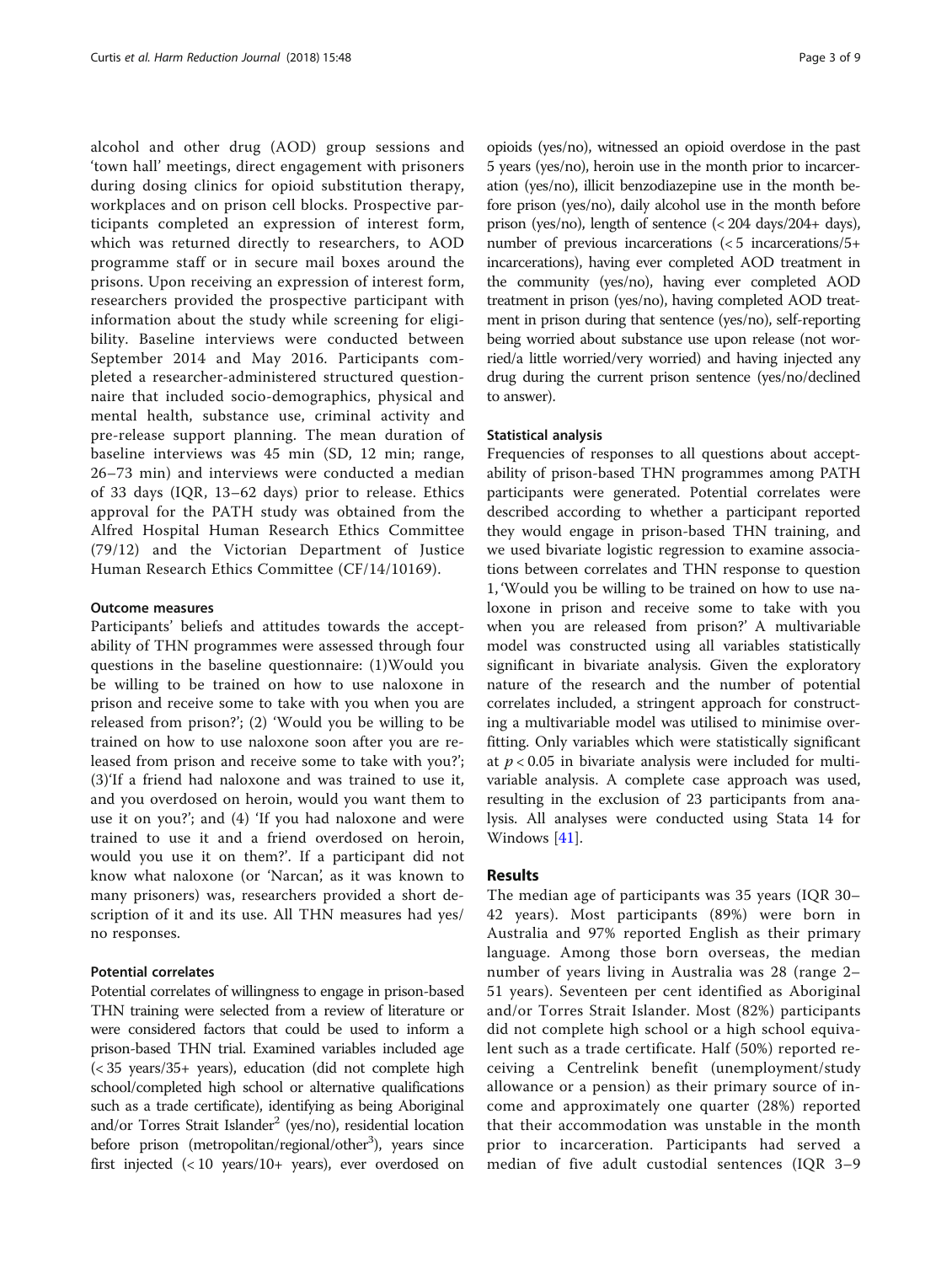sentences) prior to their recruitment sentence. Most (89%) had used heroin at some point in their lifetime. The most commonly reported substances used in the month before incarceration were crystal methamphetamine (84%), heroin (56%) and illicit benzodiazepines (31%). Diverted opioid substitution medications (methadone, buprenorphine or buprenorphine with naloxone) (16%), oxycodone (15%) and morphine (10%) were the most commonly used illicit pharmaceutical opioids in the month before incarceration. Almost half (42%) reported using both heroin and crystal methamphetamine in the month prior to incarceration. Among the 220 participants who had suffered a drug overdose (58%), the median number of overdoses was 3 (IQR 2–5). More than half (62%) reported they had witnessed a drug overdose.

Participants' responses to THN acceptability questions are shown in Table 1. The majority of participants (81%) reported they would participate in THN training if offered during their sentence, would participate in THN training if offered after release from prison (79%), were willing to use naloxone to revive a friend in the event of an overdose (94%) and were willing to have a friend revive them in the event of an overdose (91%).

Associations between potential correlates and THN question 1 'Would you be willing to be trained on how to use naloxone in prison and receive some to take with you when you are released from prison?' are described in Table [2.](#page-4-0) Multivariable analysis showed reporting 10 years or more since first injecting drugs (adjusted odds ratio [AOR] 2.22, 95%CI 1.03–4.77), having witnessed an opioid overdose in the past 5 years (AOR 2.53, 95%CI 1.32– 4.82), having ever completed AOD treatment in prison (AOR 2.41, 95%CI 1.14–5.07) and having injected a substance during their current sentence (AOR 4.45, 95%CI 1.73–11.43) were associated with willingness to participate in prison-based THN. Declining to answer whether

**Table 1** Acceptability of take-home naloxone among incarcerated men who reported regular (at least monthly) injecting drug use immediately prior to incarceration  $(n = 377)$ 

| Naloxone question                                                                                                                                 | No (%)  | Yes (%)  |
|---------------------------------------------------------------------------------------------------------------------------------------------------|---------|----------|
| Would you be willing to be trained on<br>how to use naloxone in prison and receive<br>some to take with you when you are<br>released from prison? | 73 (19) | 304 (81) |
| Would you be willing to be trained on<br>how to use naloxone soon after you are<br>released from prison and receive some to<br>take with you?     | 81 (21) | 296 (79) |
| If a friend had naloxone and was trained<br>to use it, and you overdosed on heroin,<br>would you want them to use it on you?                      | 35(9)   | 342 (91) |
| If you had naloxone and were trained to<br>use it and a friend overdosed on heroin,<br>would you use it on them?                                  | 23(6)   | 354 (94) |

they had injected a substance during their current period of incarceration (AOR 0.37, 95%CI 0.18–0.77) was associated with being less willing to participate in prisonbased THN.

# **Discussion**

Prison and community-based THN training was endorsed by the large majority of our sample of incarcerated men with recent pre-incarceration histories of regular IDU. Willingness to use naloxone on a friend and willingness to be revived by a friend using naloxone were also extremely high. Our findings provide strong evidence that most Victorian prisoners with histories of IDU will accept THN training and provision of naloxone upon release. In addition, our identification of correlates of willingness to participate in training, such as longer histories of IDU and exposure to AOD treatment in prison, provide useful information for targeting the promotion and delivery of prison-based THN programmes. The reported proportion of people with criminal justice system involvement who report willingness to engage in naloxone training has varied, with between 72% and 90% of study participants reporting willingness to be trained in naloxone administration [[21](#page-8-0), [29](#page-8-0), [42](#page-8-0)], similar to our findings. However, a study of individuals under community corrections orders in the USA reported variations in the proportion willing to receive opioid overdose training (including naloxone) according to individuals that reported never using opioids (32%) relative to those that reported lifetime use of opioids and had experienced an overdose (72%) and those who had used opioids but never overdosed (59%) [[30](#page-8-0)]. While our unadjusted analysis also found that those who used heroin in the month prior to incarceration and those who had experienced an opioid overdose were more willing to participate in prison-based THN training, neither of these factors remained significant in the multivariable analysis. The higher THN acceptability in our study is likely attributable to participants' patterns of substance use and exposure to opioid overdoses. As noted, PATH participants reported substantial poly-substance use at baseline interview with most (90%) having ever used heroin, more than half (58%) having experienced an opioid overdose and many (62%) witnessing an opioid overdose in the preceding 5 years. This contrasts with Cropsey et al.'s sample, where half (54%) reported never having used an opioid and few (4%) reported ever witnessing an opioid overdose.

Previous studies of prisoners and of people recently released from prison have found 88–90% of participants reported being willing to administer naloxone to a peer/ friend in the event of an overdose [\[29,](#page-8-0) [32](#page-8-0)], consistent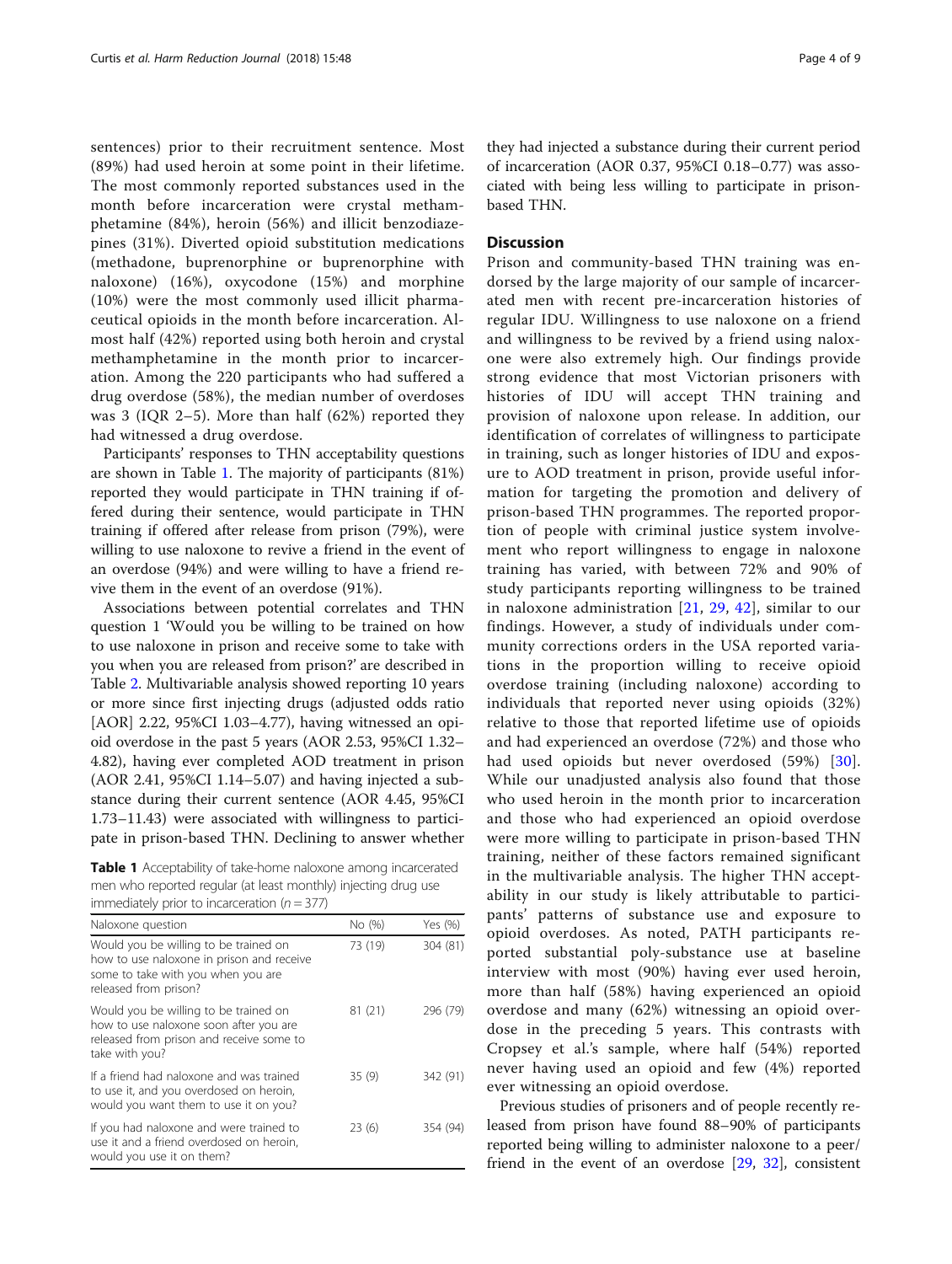<span id="page-4-0"></span>

| Table 2 Participant characteristics and modified logistic regression associations with willingness to engage in prison-based take- |  |
|------------------------------------------------------------------------------------------------------------------------------------|--|
| home naloxone training among incarcerated men who reported regular injecting drug use immediately prior to incarceration           |  |

| Variable                                                | No. (%) $(n = 377)$ | Yes to $P$ -THN <sup>1</sup> (%) | p >  z | OR (95%CI)             | AOR (95%CI)*        |
|---------------------------------------------------------|---------------------|----------------------------------|--------|------------------------|---------------------|
| Demographics                                            |                     |                                  |        |                        |                     |
| Age                                                     |                     |                                  |        |                        |                     |
| < 35 years old                                          | 177 (47)            | 138 (78)                         |        | $\mathbf{1}$           |                     |
| 35+ years old                                           | 200 (53)            | 166 (83)                         | 0.218  | 1.38 (0.83-2.30)       |                     |
| Age of first IDU                                        |                     |                                  |        |                        |                     |
| < 18 years old                                          | 214 (57)            | 180 (84)                         |        | $\mathbf{1}$           |                     |
| 18+ years old                                           | 163 (43)            | 124 (76)                         | 0.052  | $0.60$ $(0.36 - 1.00)$ |                     |
| Education                                               |                     |                                  |        |                        |                     |
| Did not complete high school                            | 309 (82)            | 246 (80)                         |        | $\mathbf{1}$           |                     |
| Completed high school <sup>2</sup>                      | 68 (18)             | 58 (85)                          | 0.285  | 1.49 (0.72-3.07)       |                     |
| Aboriginal or Torres Strait Islander                    |                     |                                  |        |                        |                     |
| No                                                      | 314 (83)            | 251 (80)                         |        | $\mathbf{1}$           |                     |
| Yes                                                     | 63 (17)             | 53 (84)                          | 0.444  | 1.33 (0.64-2.76)       |                     |
| Accommodation before prison                             |                     |                                  |        |                        |                     |
| Metropolitan                                            | 206 (55)            | 177 (86)                         |        | $\mathbf{1}$           | $\mathbf{1}$        |
| Regional                                                | 161 (43)            | 120 (75)                         | 0.006  | $0.48(0.28 - 0.81)$    | $0.57(0.30 - 1.08)$ |
| Other <sup>3</sup>                                      | 10(3)               | 7(70)                            | 0.181  | $0.38(0.09 - 1.56)$    | $0.46(0.09 - 2.25)$ |
| Drug and alcohol                                        |                     |                                  |        |                        |                     |
| Years since first injection                             |                     |                                  |        |                        |                     |
| $<$ 10 years                                            | 78 (21)             | 55 (71)                          |        | 1                      | $\mathbf{1}$        |
| 10+ years                                               | 299 (79)            | 249 (83)                         | 0.012  | $2.08(1.17 - 3.70)$    | 2.22 (1.03-4.77)    |
| Ever overdosed on opioids                               |                     |                                  |        |                        |                     |
| No                                                      | 157 (42)            | 114(73)                          |        | $\mathbf{1}$           | $\mathbf{1}$        |
| Yes                                                     | 220 (58)            | 190 (86)                         | 0.001  | 2.39 (1.42-4.02)       | $1.35(0.72 - 2.54)$ |
| Witnessed an opioid overdose in last 5 years            |                     |                                  |        |                        |                     |
| No                                                      | 142 (38)            | 101 (71)                         |        | $\mathbf{1}$           | 1                   |
| Yes                                                     | 235 (62)            | 203 (86)                         | 0      | 2.58 (1.53-4.33)       | 2.53 (1.32-4.82)    |
| Used heroin in the month before prison (any route)      |                     |                                  |        |                        |                     |
| No                                                      | 165 (44)            | 124 (75)                         |        | $\mathbf{1}$           | 1                   |
| Yes                                                     | 212 (56)            | 180 (85)                         | 0.018  | $1.86(1.11 - 3.12)$    | $0.95(0.49 - 1.83)$ |
| Used illicit benzodiazepines in the month before prison |                     |                                  |        |                        |                     |
| No                                                      | 262 (70)            | 206 (79)                         |        | $\mathbf{1}$           |                     |
| Yes                                                     | 115 (31)            | 98 (85)                          | 0.138  | $1.57(0.87 - 2.84)$    |                     |
| Daily alcohol use in the month before prison (28+ days) |                     |                                  |        |                        |                     |
| No                                                      | 300 (80)            | 237 (79)                         |        | $\mathbf{1}$           |                     |
| Yes                                                     | 77 (20)             | 67 (87)                          | 0.116  | 1.78 (0.87-3.66)       |                     |
| Prison                                                  |                     |                                  |        |                        |                     |
| Length of sentence                                      |                     |                                  |        |                        |                     |
| $<$ 204 days                                            | 186 (50)            | 137 (74)                         |        | $\mathbf{1}$           | $\mathbf{1}$        |
| $204 + days$                                            | 186 (50)            | 163 (88)                         | 0.001  | 2.53 (1.47-4.37)       | 1.27 (0.65-2.48)    |
| Number of previous incarcerations                       |                     |                                  |        |                        |                     |
| $<$ 5 incarcerations                                    | 164(44)             | 118 (72)                         |        | $\mathbf{1}$           | $\mathbf{1}$        |
| 5+ incarcerations                                       | 213 (56)            | 186 (87)                         | 0      | 2.69 (1.58-4.55)       | $1.83(0.96 - 3.46)$ |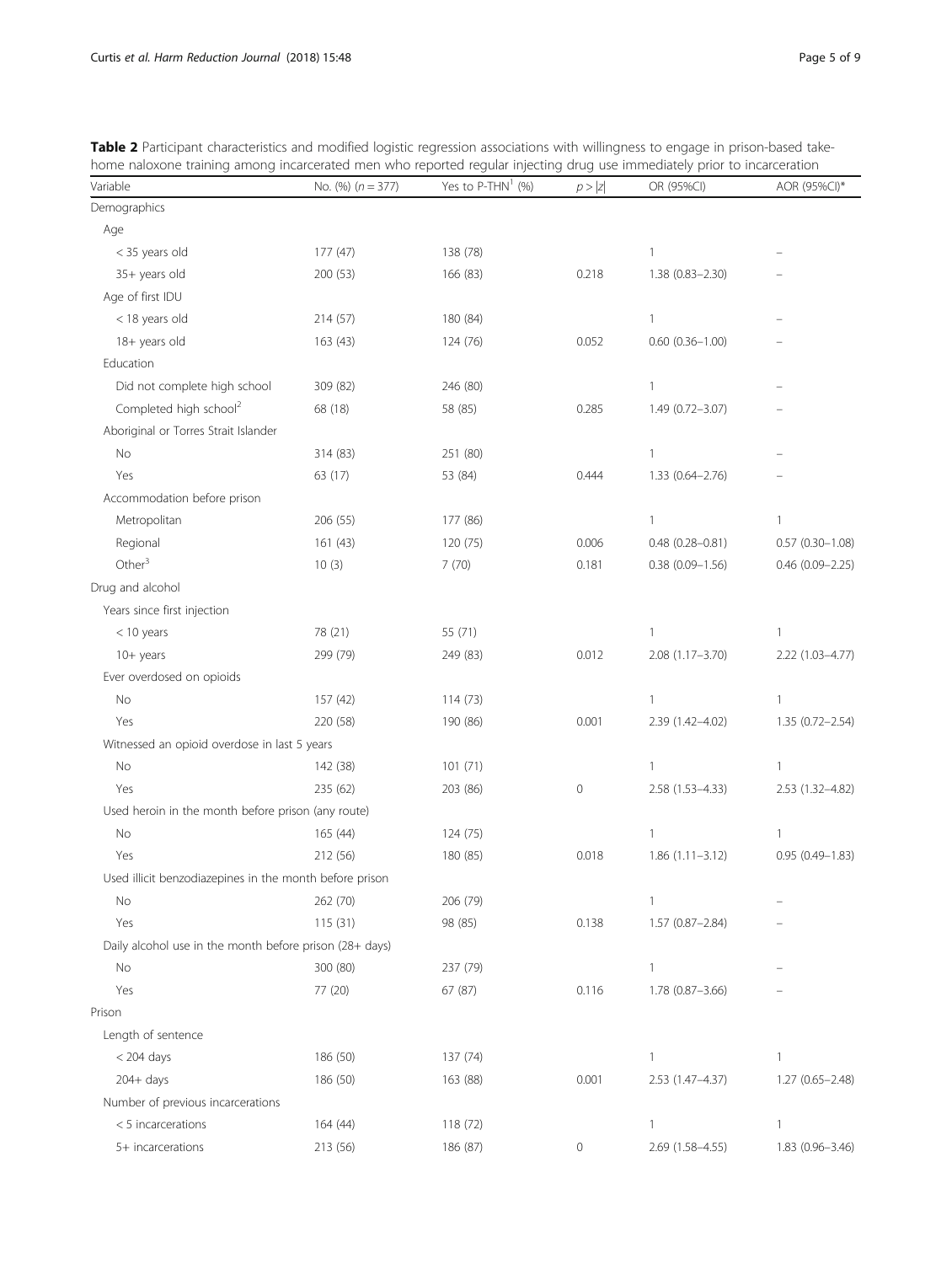Table 2 Participant characteristics and modified logistic regression associations with willingness to engage in prison-based takehome naloxone training among incarcerated men who reported regular injecting drug use immediately prior to incarceration (Continued)

| Variable                                             | No. (%) $(n = 377)$ | Yes to $P$ -THN <sup>1</sup> (%) | p >  z       | OR (95%CI)           | AOR (95%CI)*        |
|------------------------------------------------------|---------------------|----------------------------------|--------------|----------------------|---------------------|
| AOD treatment in the community-ever                  |                     |                                  |              |                      |                     |
| No                                                   | 118(31)             | 90(76)                           |              |                      |                     |
| Yes                                                  | 259 (69)            | 214 (83)                         | 0.149        | $1.48(0.87 - 2.52)$  |                     |
| AOD Treatment in prison-ever                         |                     |                                  |              |                      |                     |
| No                                                   | 92(24)              | 58 (63)                          |              |                      |                     |
| Yes                                                  | 285 (76)            | 246 (86)                         | $\circ$      | $3.70(2.15 - 6.36)$  | $2.41(1.14 - 5.07)$ |
| AOD treatment in prison-this sentence                |                     |                                  |              |                      |                     |
| No                                                   | 197 (52)            | 150 (76)                         |              |                      |                     |
| Yes                                                  | 180 (48)            | 154 (86)                         | 0.022        | $1.86(1.09 - 3.15)$  | $1.15(0.54 - 2.48)$ |
| Worried about substance use upon release from prison |                     |                                  |              |                      |                     |
| Not worried                                          | 130 (34)            | 99 (76)                          |              |                      |                     |
| A little worried                                     | 150 (40)            | 120 (80)                         | 0.437        | $1.25(0.71 - 2.21)$  | $0.76(0.38 - 1.50)$ |
| Very worried                                         | 97 (26)             | 85 (88)                          | 0.032        | 2.22 (1.07-4.59)     | $1.55(0.66 - 3.67)$ |
| Injected drugs in prison during this sentence        |                     |                                  |              |                      |                     |
| No                                                   | 191 (51)            | 147(77)                          |              |                      |                     |
| Yes                                                  | 126 (33)            | 119 (94)                         | $\mathbf{0}$ | $5.09(2.21 - 11.71)$ | 4.45 (1.73-11.43)   |
| Declined to answer                                   | 60 (16)             | 38(63)                           | 0.038        | $0.52(0.28 - 0.96)$  | $0.37(0.18 - 0.77)$ |

\*Only variables which were significant at <sup>p</sup> < 0.05 during bivariate analysis were included in multivariable analysis <sup>1</sup>

P-THN refers to whether the participant reported willingness to participate in prison-based THN training as asked in Q1

<sup>2</sup>Includes high school completion equivalent (e.g. technical, further or industry-specific education courses)

<sup>3</sup> Other denotes people who were itinerant in the month prior to incarceration and were unable to provide a postcode

with our findings. These high rates of willingness to administer naloxone to peers in the event of an opioid overdose were demonstrated during the UK's multicentre prison-based naloxone on release pilot randomised control trial (N-ALIVE). N-ALIVE sought to establish the impact of prison-based THN programmes on opioid overdoses among prisoners following release. However, whilst the study was established with the intention of facilitating the use of THN by peers and family to reverse prisoner overdose, two thirds of recorded naloxone administrations from N-ALIVE kits were administered by the prisoner to a peer [[43](#page-8-0)]. We found no previous research explicitly assessing factors influencing THN acceptability among people who were incarcerated at the time of data collection, but the association between witnessing an overdose and willingness to engage in THN training is common among PWID who have been incarcerated [[21](#page-8-0), [29](#page-8-0), [32](#page-8-0)]. We did not find that prison-based THN acceptability was significantly affected by the types of drugs used in the month prior to prison, in contrast to Cropsey et al. [[30\]](#page-8-0), whose study of people on community corrections orders reported significant differences based on whether someone had used opioids. As noted above, these differences may be due to differing patterns of substance use and previous exposure to opioid overdose between samples.

The individual factors associated with high acceptability of prison-based THN reported in our study provide insights to support its implementation and uptake in Victorian prisons and elsewhere.

Assessments of prisoner needs on reception at prison or during sentences could be used to identify people who may use opioids upon release and be at risk of opioid overdose, those who have witnessed opioid overdoses and those who had injected drugs over longer periods for targeted promotion of prison-based THN training. A systematic review of peer-based prison intervention programmes found that peer-based programmes can be effective in improving blood-borne virus (BBV) knowledge, reducing in-prison BBV transmission risk behaviours and improving mental health [[44](#page-8-0)]. Individuals with lived experiences related to long-term IDU and witnessing overdose (peers) could also be used to increase uptake and coverage of prison THN programmes or deliver THN training themselves. Referrals to AOD treatment could also include an automatic offer of prison-based THN training, or training could be integrated into programmes that include AOD treatment provision.

Our finding that heroin use in the month before incarceration was not significantly associated with THN acceptability supports making prison-based THN programmes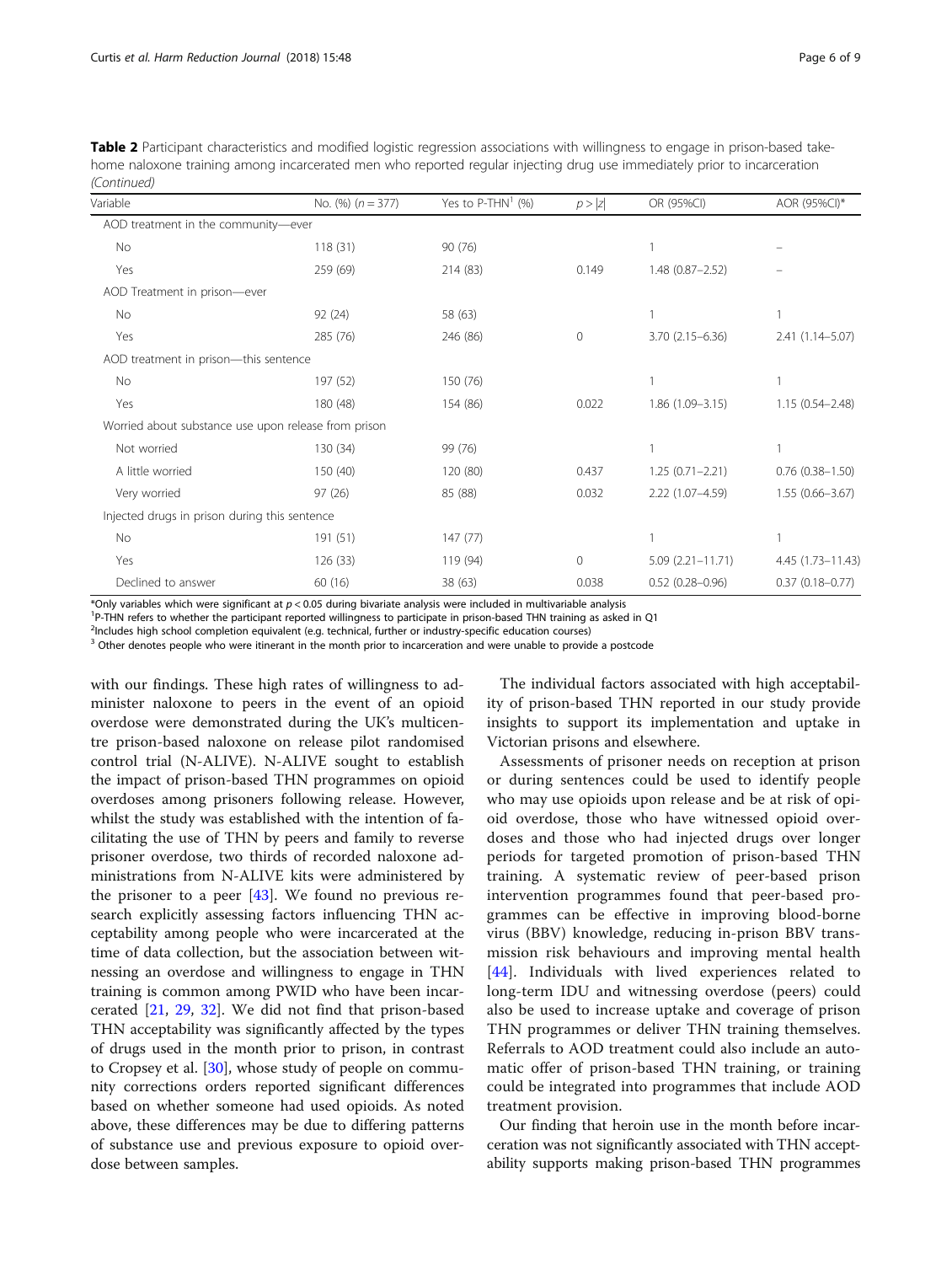broadly accessible to all prisoners, rather than targeting THN programmes towards people based on types of substance use pre-incarceration. While in the context of community corrections others have found that those with histories of opioid use were more likely to report willingness to engage in THN training [[30](#page-8-0)], the outcomes reported from the Rikers Island THN programme, in which almost half of the naloxone administration events from participants occurred with strangers [\[35\]](#page-8-0), and the N-ALIVE trial, in which two thirds of naloxone administration events were admin-istered by the prisoner to another person [[42,](#page-8-0) [43](#page-8-0)], suggest a broad community-level overdose prevention benefit from a prison THN programme. This would require an approach that targets communities (e.g. those impacted most by incarceration) as opposed to individuals for THN programmes. Future research should explore the potential impact of prison-based THN programmes on not only the programme participants but also on their broader networks and communities.

Because people who inject drugs whilst incarcerated are more likely to return to IDU upon release [[45\]](#page-8-0), this group should also be targeted for prison-based THN programmes. The finding that people who declined to answer whether they had injected drugs whilst incarcerated were less likely to report willingness to engage in prison-based THN programme highlights the sensitive nature of a prisoner's IDU status whilst incarcerated. The potential perception among people in prison that THN programme participation equates to an increased risk of being identified as a drug user and being targeted for drug interdiction activities needs to be considered in implementing prison THN programmes.

Our study has several limitations. The accuracy of self-report studies may be influenced by social desirability and recall biases; however, numerous studies have established that PWID can provide accurate recollection of their AOD use histories [\[46](#page-8-0)–[49\]](#page-8-0). While these findings are taken from the baseline interviews of a longitudinal study, they are in essence cross-sectional; as such, causation cannot be established. Prospective data collection will allow for identification of individuals who overdose, allowing for retrospective identification of pre-release factors associated with increased overdose risk. This will allow improved targeting of harm reduction interventions, including prison-based THN programmes, to help reduce post-release overdose risk. As PATH recruitment criteria precluded women, youth and remanded prisoners, our findings may not be generalisable to these groups. Our decision to only include potential correlates in the multivariable model which were significant at  $p < 0.05$  in bivariate analyses may have resulted in the omission of additional potential correlates. Differences between poly-drug types typically associated with

opioid overdose in Australia (typically benzodiazepines and/or opioid pharmacotherapies, in combination with heroin) [[20](#page-7-0)] and other countries (e.g. overdoses driven by synthetic opioids such as fentanyl in the USA or Canada [[50\]](#page-8-0)) may limit the utility of our findings for international prison-based THN programmes. Given the overlap of non-injecting opioid use in prison with IDU in prison categories, we were unable to assess the independent relationship between willingness to participate in a prison THN programme and non-injecting opioid use. As we were unable to collect data from people not participating in PATH, we are unable to comment on the acceptability of prison-based THN among non-participants. Finally, our findings do not explore how the content, location, length or training provider of a prison-based THN programme may influence willingness to engage training. Future explorations of prison-based THN acceptability should broaden to explore these factors.

# Conclusion

People exiting prison face increased risk of opioid overdose in the months following release. With naloxone available, opioid overdoses are rarely fatal. The overwhelming level of interest among male prisoners with a history of IDU in our study about participating in prison-based THN programme training underscores the crucial role of prison-based THN programmes in preventing mortality among opioid users. This finding, alongside the range of correlates of willingness to participate in prison-based THN programme training, provides insights to help maximise prison-based THN programme uptake and its impact on overdose mortality prevention in Australia and elsewhere.

# **Endnotes**

<sup>1</sup>Australian prisons are operated by state governments. Victoria's prison system consists of 15 facilities—13 for men and 2 for women. Victorian facilities house minimum, medium or maximum security prisoners exclusively. There are no differences between a correctional centre and prison, and prisoners frequently move between facilities. Prisoners are assigned security ratings based on factors including the nature of their offence, length of sentence, previous offences and incidents whilst incarcerated. Prisoners are detained at a facility in accordance with their security rating. Security ratings are adjusted based on prisoner behaviour. <sup>2</sup>

<sup>2</sup>In Australia, Aboriginal and/or Torres Strait Islanders are typically grouped in population research to encompass all Indigenous Australians, whilst recognising the distinct cultural heritage of each group. People identifying as Aboriginal and/or Torres Strait Islanders are over-represented among people in prison and people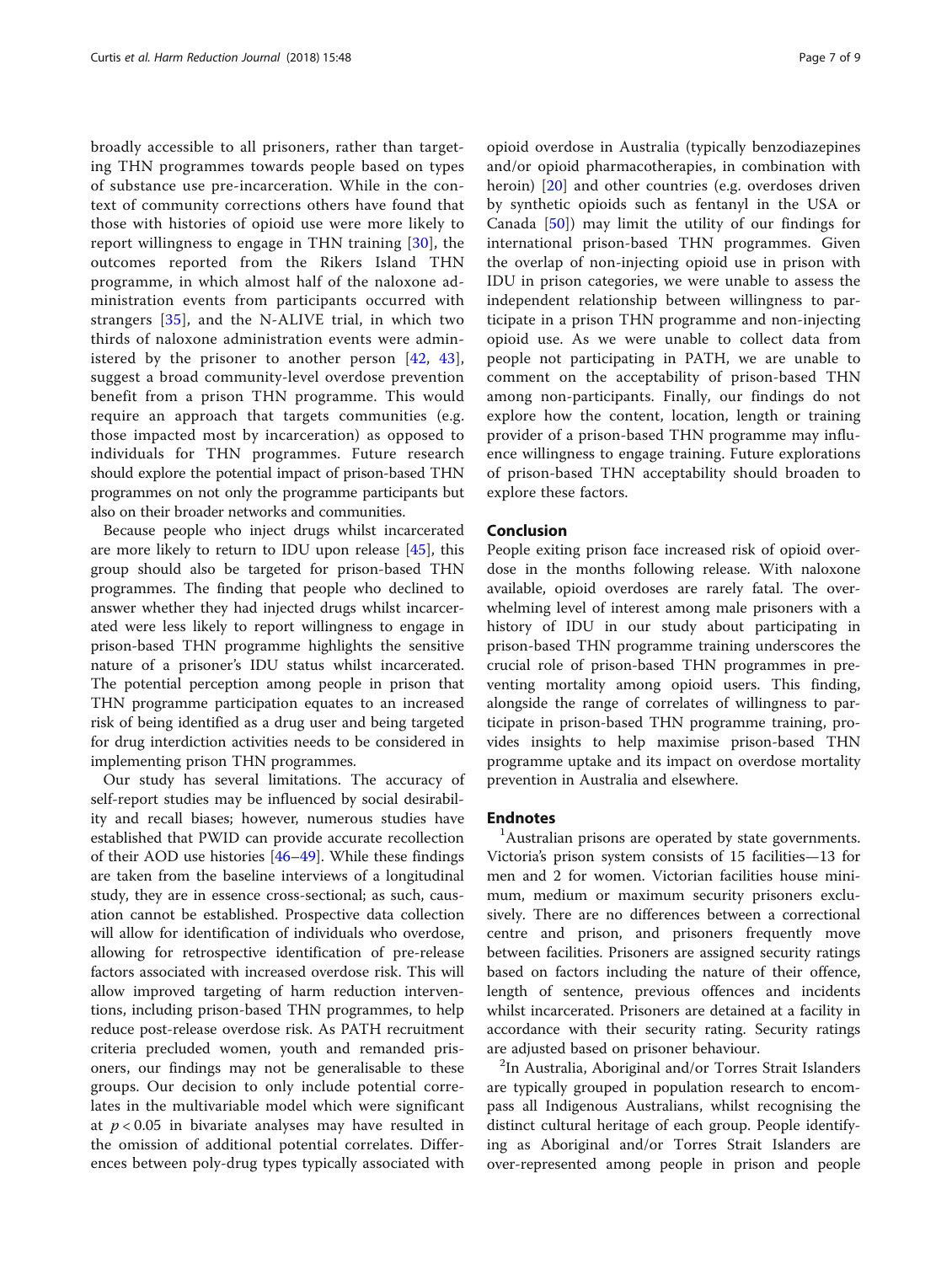<span id="page-7-0"></span>reporting IDU and are therefore routinely distinguished in related research.

<sup>3</sup>'Other' includes people who were itinerant in the month before incarceration and were unable to provide a postcode of residence in the month before prison. Metropolitan and regional residential locations also include people who were homeless but able to provide residential postcodes.

# Abbreviations

AOD: Alcohol and other drugs; AOR: Adjusted odds ratio; IDU: Injecting drug use; NFA: No fixed address; OR: Odds ratio; PATH: Prison and Transition Health Cohort Study; PWID: People who inject drugs; THN: Take-home naloxone

#### Acknowledgements

We would like to acknowledge the participants involved in the Prison and Transition Health Cohort Study for the time and knowledge they contributed to this study. Thanks to the Burnet Institute fieldwork team for their continued efforts with data collection. We would also like to acknowledge the Victorian Department of Justice and Regulation for the support they have provided.

#### Funding

The research was funded by a National Health and Medical Research Council Project Grant (APP1029915). MS, PD and SK are supported by NHMRC senior research fellowships. We gratefully acknowledge the support provided to the Burnet Institute by the Victorian Government Operational Infrastructure Support Program.

#### Availability of data and materials

There is potential for data availability subject to ethics approval from each ethics body.

#### Authors' contributions

MC, supported by MS and PD, led the concept of the paper, including writing, editing and statistical analysis. PD, CA, AK, SK, TB and MS provided editorial comments and feedback. MS leads the PATH study and provided guidance for paper development and editorial support throughout the duration of the planning and writing. All authors read and approved final manuscript.

#### Ethics approval and consent to participate

Ethics approval for the Prison and Transition Health Cohort Study was obtained from the Alfred Hospital Human Research Ethics Committee (79/12) and the Victorian Department of Justice Human Research Ethics Committee (CF/14/ 10169). All participants provided informed, written consent prior to participation.

#### Consent for publication

Not applicable.

#### Competing interests

PD and MS have received investigator-initiated funding from Gilead Sciences and PD has received an untied educational grant from Indivior for work unrelated to this study. PD, SK and MS are NHMRC Senior Research Fellows. The other authors declare that they have no competing interests.

## Publisher's Note

Springer Nature remains neutral with regard to jurisdictional claims in published maps and institutional affiliations.

#### Author details

<sup>1</sup> Behaviours and Health Risks, Burnet Institute, 85 Commercial Road, Melbourne, Victoria 3004, Australia. <sup>2</sup>Disease Elimination, Burnet Institute, Melbourne, Australia. <sup>3</sup>School of Public Health and Preventive Medicine, Monash University, Melbourne, Australia. <sup>4</sup>Centre for Adolescent Health, Murdoch Children's Research Institute, Melbourne, Australia. <sup>5</sup>Melbourne School of Population and Global Health, University of Melbourne, Melbourne, Australia. <sup>6</sup>Kirby Institute, University of New South Wales, Sydney, Australia.

## Received: 27 June 2018 Accepted: 7 September 2018 Published online: 21 September 2018

#### References

- 1. ABS. Prisoners in Australia, 2017: Australian Bureau of Statistics; 2017. [cited 2018 17/03/2018]. Available from: [http://www.abs.gov.au/ausstats/abs@.nsf/](http://www.abs.gov.au/ausstats/abs@.nsf/Lookup/by%20Subject/4517.0~2017~Main%20Features~Key%20findings~1) [Lookup/by%20Subject/4517.0~2017~Main%20Features~Key%20findings~1](http://www.abs.gov.au/ausstats/abs@.nsf/Lookup/by%20Subject/4517.0~2017~Main%20Features~Key%20findings~1)
- 2. AIHW. The health of Australia's prisoners 2015. Canberra: Australian Institute of Health and Welfare; 2015.
- 3. Carpentier C, Royuela L, Montanari L, Davis P. The global epidemiology of drug use in prison. In: Kinner SA, Rich JD, editors. Drug use in prisoners: epidemiology, implications, and policy responses. Oxford: Oxford University Press; 2017.
- 4. Kinner SA, Jenkinson R, Gouillou M, Milloy MJ. High-risk drug-use practices among a large sample of Australian prisoners. Drug Alcohol Depend. 2012; 126:156–60. [https://doi.org/10.1016/j.drugalcdep.2012.05.008.](https://doi.org/10.1016/j.drugalcdep.2012.05.008)
- 5. Butler T, Callander D, Simpson M. National Prison Entrants' Bloodborne Virus Survey Report 2004, 2007, 2010 and 2013: Kirby Institute (UNSW Australia); 2015.
- 6. Reekie JM, Levy MH, Richards AH, Wake CJ, Siddall DA, Beasley HM, et al. Trends in HIV, hepatitis B and hepatitis C prevalence among Australian prisoners—2004, 2007, 2010. Med J Aust. 2014;200:277–80. [https://doi.org/](https://doi.org/10.5694/mja13.11062) [10.5694/mja13.11062](https://doi.org/10.5694/mja13.11062).
- 7. Binswanger IA, Stern MF, Deyo RA, Heagerty PJ, Cheadle A, Elmore JG, et al. Release from prison—a high risk of death for former inmates. N Engl J Med. 2007;356:157–65. <https://doi.org/10.1056/NEJMsa064115>.
- 8. Fazel S, Baillargeon J. The health of prisoners. Lancet. 2011;377:956–65. [https://doi.org/10.1016/s0140-6736\(10\)61053-7](https://doi.org/10.1016/s0140-6736(10)61053-7).
- 9. Kinner SA, Binswanger IA. Mortality after release from prison. In: Bruinsma G, Weisburd D, editors. Encyclopedia of Criminology and Criminal Justice. New York: Springer New York; 2014. p. 3157–67.
- 10. Marsden J, Stillwell G, Jones H, Cooper A, Eastwood B, Farrell M, et al. Does exposure to opioid substitution treatment in prison reduce the risk of death after release? A national prospective observational study in England. Addiction. 2017;112:1408–18. [https://doi.org/10.1111/add.13779.](https://doi.org/10.1111/add.13779)
- 11. Forsyth SJ, Carroll M, Lennox N, Kinner SA. Incidence and risk factors for mortality after release from prison in Australia: a prospective cohort study. Addiction. 2017;113:937–45. <https://doi.org/10.1111/add.14106>.
- 12. Kinner SA, Milloy MJ, Wood E, Qi J, Zhang R, Kerr T. Incidence and risk factors for non-fatal overdose among a cohort of recently incarcerated illicit drug users. Addict Behav. 2012;37:691–6. [https://doi.org/10.1016/j.addbeh.](https://doi.org/10.1016/j.addbeh.2012.01.019) [2012.01.019.](https://doi.org/10.1016/j.addbeh.2012.01.019)
- 13. Merrall ELC, Kariminia A, Binswanger IA, Hobbs MS, Farrell M, Marsden J, et al. Meta-analysis of drug-related deaths soon after release from prison. Addiction. 2010;105:1545–54. [https://doi.org/10.1111/j.1360-0443.](https://doi.org/10.1111/j.1360-0443.2010.02990.x) [2010.02990.x.](https://doi.org/10.1111/j.1360-0443.2010.02990.x)
- 14. Moore E, Winter R, Indig D, Greenberg D, Kinner SA. Non-fatal overdose among adult prisoners with a history of injecting drug use in two Australian states. Drug Alcohol Depend. 2013;133:45–51. [https://doi.org/10.1016/j.](https://doi.org/10.1016/j.drugalcdep.2013.06.001) [drugalcdep.2013.06.001](https://doi.org/10.1016/j.drugalcdep.2013.06.001).
- 15. Spittal MJ, Forsyth S, Borschmann R, Young JT, Kinner SA. Modifiable risk factors for external cause mortality after release from prison: a nested casecontrol study. Epidemiol Psychiat Sci. 2017:1–10. [https://doi.org/10.1017/](https://doi.org/10.1017/s2045796017000506) [s2045796017000506.](https://doi.org/10.1017/s2045796017000506)
- 16. Winter RJ, Stoove M, Degenhardt L, Hellard ME, Spelman T, Jenkinson R, et al. Incidence and predictors of non-fatal drug overdose after release from prison among people who inject drugs in Queensland, Australia. Drug Alcohol Depend. 2015;153:43–9. <https://doi.org/10.1016/j.drugalcdep.2015.06.011>.
- 17. Bird SM, Hutchinson SJ. Male drugs-related deaths in the fortnight after release from prison: Scotland, 1996–99. Addiction. 2003;98:185–90. [https://](https://doi.org/10.1046/j.1360-0443.2003.00264.x) [doi.org/10.1046/j.1360-0443.2003.00264.x.](https://doi.org/10.1046/j.1360-0443.2003.00264.x)
- 18. Bukten A, Stavseth MR, Skurtveit S, Tverdal A, Strang J, Clausen T. High risk of overdose death following release from prison: variations in mortality during a 15-year observation period. Addiction. 2017;112:1432–9. [https://doi.](https://doi.org/10.1111/add.13803) [org/10.1111/add.13803](https://doi.org/10.1111/add.13803).
- 19. Groot E, Kouyoumdjian FG, Kiefer L, Madadi P, Gross J, Prevost B, et al. Drug toxicity deaths after release from incarceration in Ontario, 2006-2013: review of Coroner's cases. PLoS One. 2016;11:e0157512. [https://doi.org/10.1371/](https://doi.org/10.1371/journal.pone.0157512) [journal.pone.0157512](https://doi.org/10.1371/journal.pone.0157512).
- 20. Coroners Prevention Unit. Overdose deaths, Victoria 2009-2017. Southbank: Coroners Court of Victoria; 2017.